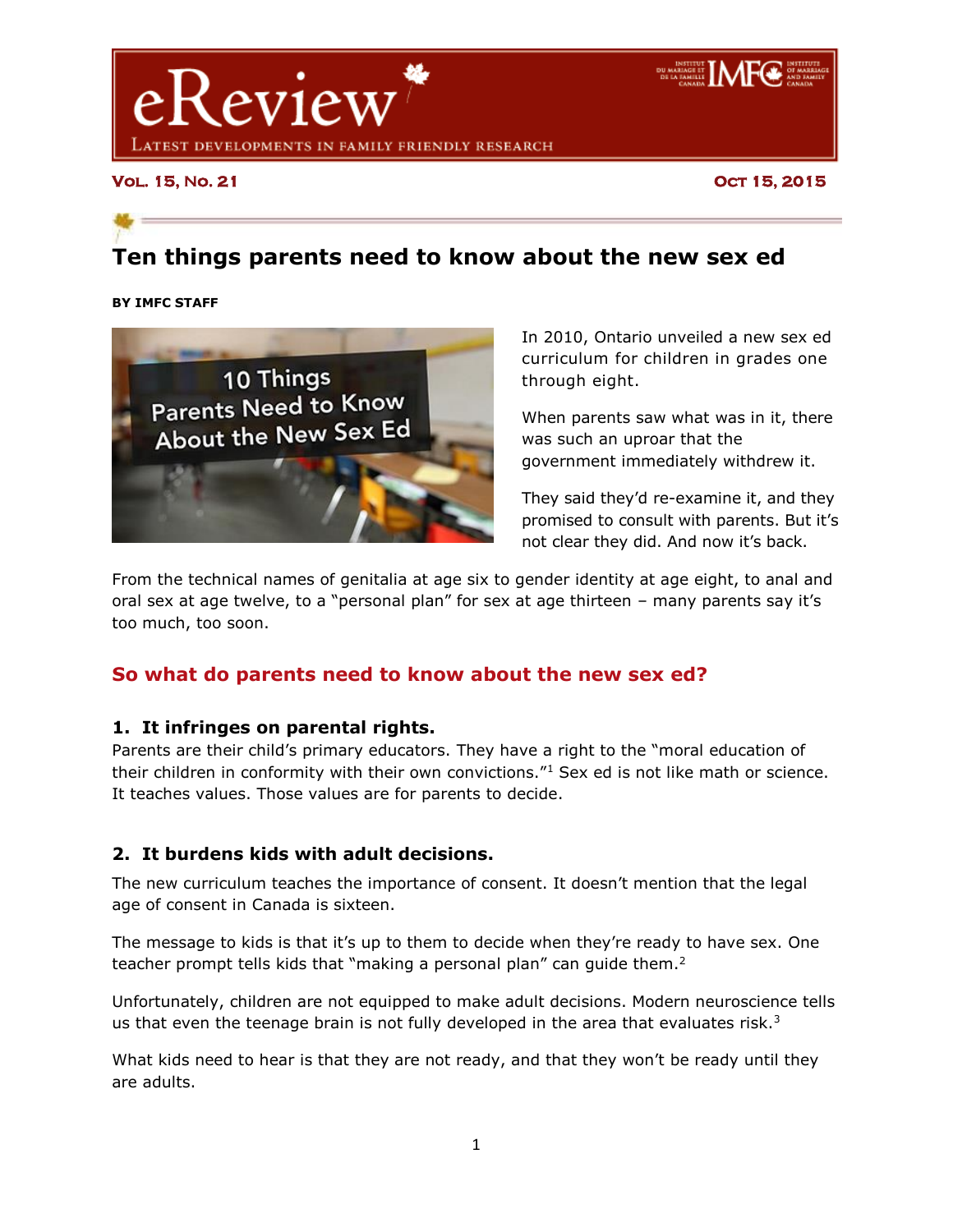## **3. It's not age appropriate.**

The new sex ed is not age appropriate because there is no such thing as age appropriate for every child. Parents know that their children – even siblings within the same family – mature at different rates. Information that's fine for one child might be upsetting to another.

The American Association of Child and Adolescent Psychiatry advises that, "Parents should respond to the needs and curiosity level of their individual child, offering no more or less information than their child is asking for and is able to understand."<sup>4</sup>

Kim John Payne, author of Simplicity Parenting, talks about the burden of too much knowledge. He explains that it can upset a child's development to give them more information than they're ready to handle.<sup>5</sup>

## **4. It doesn't prioritize health.**

The curriculum is clear that smoking and drugs are unhealthy and risky and kids should avoid them, but the approach to sex is different.

The health risks are minimized. Kids are not told what the real health consequences of sexual activity can be. For example, they are not told that depression and suicide attempts triple in teens who are sexually active.<sup>6</sup> Or that there's a significant risk of contracting Herpes even when using a condom.<sup>7</sup> Or that different types of sexual contact have different levels of risk.<sup>8</sup>

When it comes to teaching health, the new sex ed gets an F.

#### **5. It's not very effective.**

Parents are told it's urgent that we update the curriculum now.

But the reality is that school-based sex ed curriculums are a weak tool.

According to a major 2007 analysis, sex ed programs were most often shown to have no significant impact on sexual behaviours. 9

In fact – when New Brunswick introduced their new curriculum, the teen pregnancy rate jumped almost 40%.<sup>10</sup>

Clearly, knowing more about sex doesn't necessarily translate into safer sex behaviour. Especially not for teens.

#### **6. It downplays the importance of parents.**

Teens rate their own parents as the biggest influence over their sexual decision-making.<sup>11</sup>

And they're right. Studies show that parental monitoring and good relationships reduce sexual risk taking among teens.<sup>12</sup> They wait longer, and are less likely to get pregnant.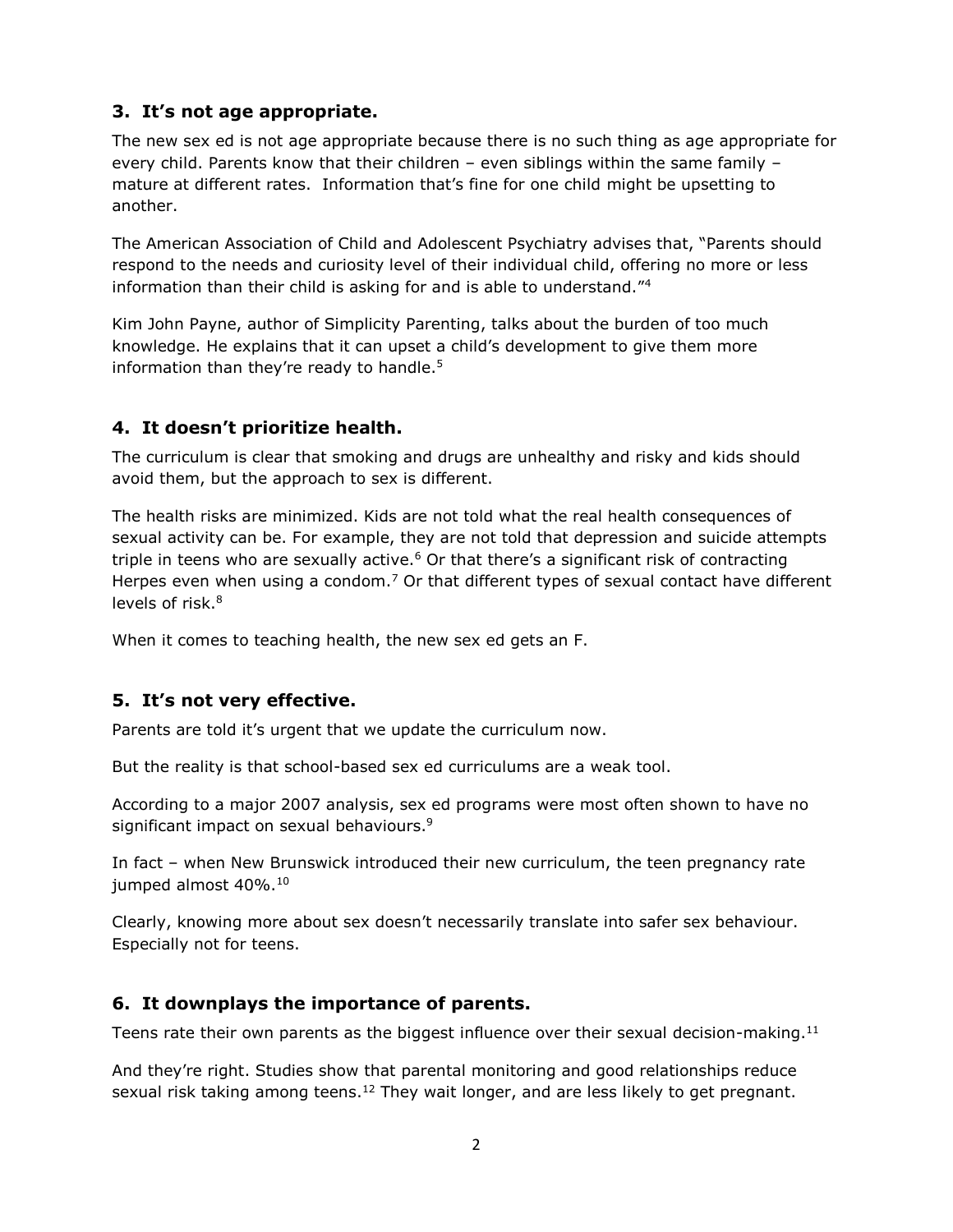The curriculum starts off by acknowledging the important role of parents, but the actual classroom instruction downplays it.

It tells nine year olds that students should consult with "a trusted peer or adult" when they feel stressed, but why not direct children to their parents?<sup>13</sup>

#### **7. It doesn't warn about online porn.**

We are told that the new sex ed is needed to counter what kids are exposed to on the internet. By age 18, 90% of boys and 60% of girls are exposed to Internet pornography.<sup>14</sup>

But the new sex ed doesn't mention that there are very real dangers to watching porn. It can be addictive,<sup>15</sup> it hijacks the reward pathways in the brain,<sup>16</sup> and it can lead to intimacy disorders.<sup>17</sup>

In fact, the new sex ed doesn't mention porn at all.

#### **8. It doesn't mention love or marriage.**

The vast majority of teens say that they'd like to be married one day.<sup>18</sup>

These kids might want to hear about a 2009 study from the Journal of Marriage and Family. It found that teens who have more sexual relationships are less likely to end up happily married.<sup>19</sup>

Unfortunately, the new sex ed has no time for love or marriage.

#### **9. It teaches gender identity**

The concept of gender identity is first introduced in Grade 3, to eight year old children.<sup>20</sup>

It's later explained that "Gender identity refers to a person's internal sense or feeling of being male or female, which may or may not be the same as the person's biological sex."<sup>21</sup>

Many parents believe this is confusing, especially for children so young.

#### **10. Opting out will be difficult.**

The Education Act allows parents to request to take their kids out of class, $^{22}$  but several boards have announced that they won't let students skip certain parts of the curriculum.<sup>23</sup>

In fact, one Hamilton parent has taken his school board to court. He's simply asking for advance notice and the right to opt out his kids.<sup>24</sup>

Three years later, he still has no court date.

Quebec recently decided that parents are not allowed to opt out their kids from sex ed for *any* reason.<sup>25</sup>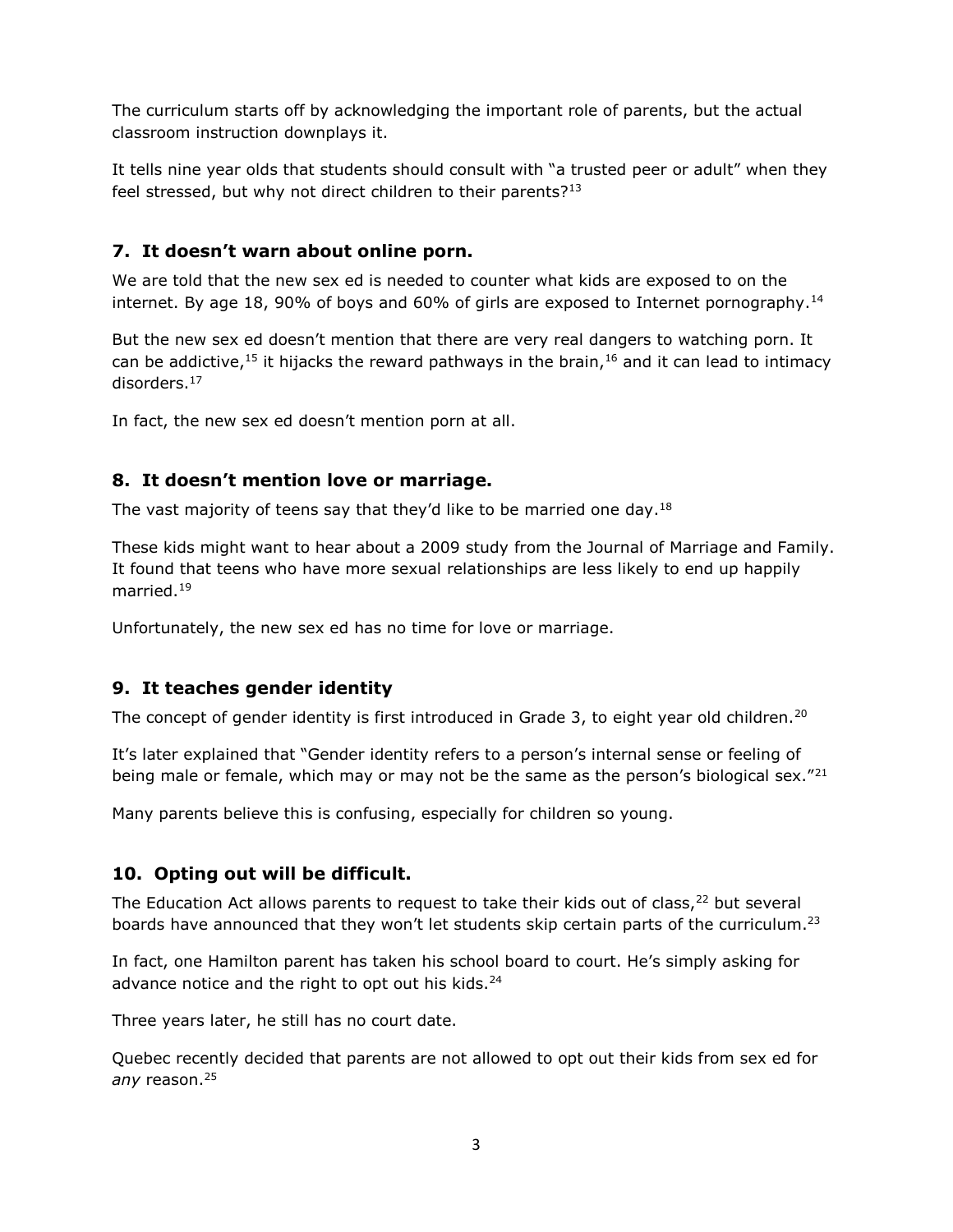# **So what can concerned parents do?**

First of all, parents should know their rights. Parents have the right to educate their children according to their own values.

Develop a good relationship with your child's teacher, so they'll be receptive to hearing if you have concerns. Insist they let you know ahead of time when sensitive issues will be discussed.



Be proactive in addressing healthy sexuality with your kids. Create a home atmosphere where it's safe to ask questions.

And tell your kids that you want to hear about what was said in class. This will provide an opportunity to discuss if they've heard something they weren't ready for, or if the lesson seems to contradict the values you teach your child at home.

*This video was brought to you by the* Institute of Marriage and Family Canada*. To stay in the loop on issues affecting the Canadian family, sign up for our free email updates at IMFcanada.org.*

*Permission granted to reprint in full with attribution to the Institute of Marriage and Family Canada.*

# **Endnotes**

l

<sup>1</sup> United Nations (1966, December 19). *International Covenant on Civil and Political Rights*, Pt. 3, Art. 18, s. 4. Retrieved fro[m https://treaties.un.org/doc/Publication/UNTS/Volume%20999/volume-999-I-14668-English.pdf](https://treaties.un.org/doc/Publication/UNTS/Volume%20999/volume-999-I-14668-English.pdf) <sup>2</sup> Ministry of Education (2015). The Ontario curriculum grades 1-8. Health and physical education (revised), p. 215.

Retrieved fro[m http://www.edu.gov.on.ca/eng/curriculum/elementary/health1to8.pdf](http://www.edu.gov.on.ca/eng/curriculum/elementary/health1to8.pdf)

<sup>3</sup> See Jensen, Frances E., with Ellis Nutt, Amy. (2015). *The teenage brain: A neuroscientist's survival guide to raising adolescents and young adults*. Toronto: Harper Collins Publishing.

<sup>4</sup> American Academy of Child and Adolescent Psychiatry (2005). Talking to your kids about sex. Facts for Families, No. 62. Retrieved from

[http://www.aacap.org/App\\_Themes/AACAP/docs/facts\\_for\\_families/62\\_talking\\_to\\_your\\_kids\\_about\\_sex.pdf](http://www.aacap.org/App_Themes/AACAP/docs/facts_for_families/62_talking_to_your_kids_about_sex.pdf) <sup>5</sup> Payne, K.J. (2009). *Simplicity Parenting*. New York: Ballantine Books, pp. 187-194.

<sup>6</sup> Rector, R., Johnson, K. & Noyes, L. (2003). *Sexually active teenagers are more likely to be depressed and to attempt suicide.* Washington, DC: The Heritage Foundation. Retrieved from

<http://www.heritage.org/research/reports/2003/06/sexually-active-teenagers-are-more-likely-to-be-depressed>  $^7$  Martin, E., Krantz, E., Gottlieb, S.L. et al (2009, July 13) A pooled analysis of the effect of condoms in preventing HSV-2 acquisition. *Archives of Internal Medicine*, vol. 169 no. 13, pp 1233-1240. Retrieved from <http://www.ncbi.nlm.nih.gov/pmc/articles/PMC2860381/>

<sup>8</sup> Grossman, M. (2015, Aug 18). *You're teaching my child what? – A physician reveals the dangers of Ontario's new sex-ed curriculum* [video]*.* Seminar presented by the Parent Alliance of Ontario for Better Education, Mississauga, ON. Available from<https://www.youtube.com/watch?v=21YvYPD56-U>